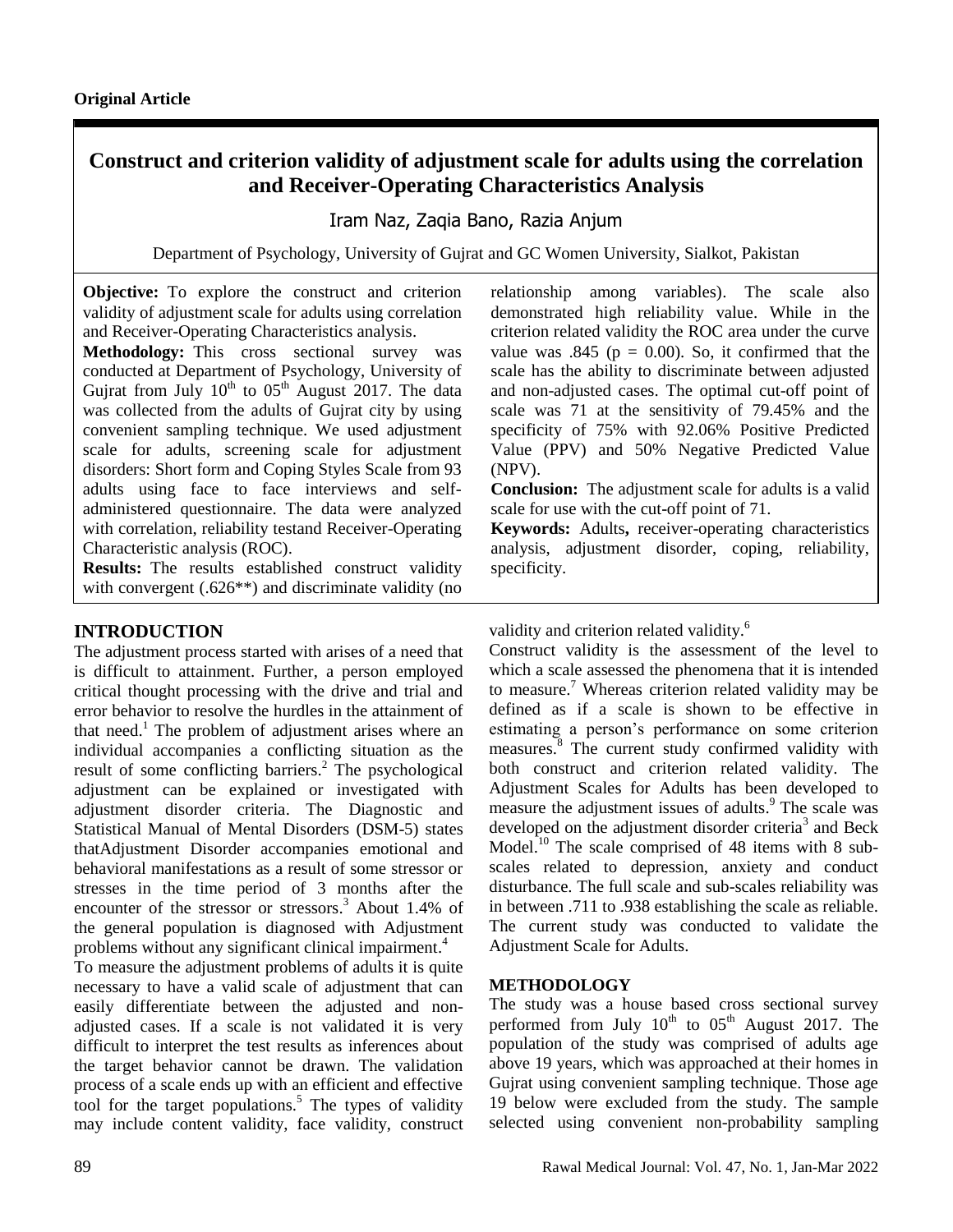technique. The study was approved by the Departmental Research and review committee (DRRC) and Advanced Studies & Research Board (ASRB), University of Gujrat all respondents gave informed consent.

The scale reliability, content and construct validity was already established on a large sample of 416 participants. Therefore, to confirm validation with more advance analysis a sample of 93 was recruited. The current scale was already standardized and published. The questionnaire used in the study were Adjustment Scale for Adults, screening scale for adjustment disorders: Short form<sup>11</sup> and Coping Styles Scale.<sup>12</sup>

The construct validity was further measured with convergent and discriminant validity. To access the convergent validity of adjustment problem scale for adults, screening scale for adjustment disorders was used. The scale was Urdu translated for the easy understanding of respondents. The scale consisted of 6 items with yes or no response options. It was hypothesized that there would be positive correlation between the two scales. For discriminant validity Coping Styles Scale in Urdu version was used. It consisted of 22 items with 5-point Likert scale.

The data were collected with face to face interview and self-administrated questionnaire. In the face to face interview, format researcher asked closed ended questions to participant and their responses were recorded on questionnaire and then analyzed using correlation and ROC analysis. The respondents were tempted to see all the items carefully and requested to choice the option that best suited the state of their mind. The identity of the respondents was kept secret to preserve their confidentiality. It was hypothesized that there would be a negative or no correlation exist between adjustment problems scale for adults and coping styles scale.

**Statistical Analysis:** Data were analyzed using SPSS version 20. Correlation analysis was used to measure the construct validity of the scale. Reliability test was used to determine the reliability of the scale. To confirm the criterion validity of scale, Receiver-Operating Characteristic analysis (ROC) was used. ROC analysis was used to find the optimal threshold score of the scale. Performance indices were measured against sensitivity, specificity, Positive Predictive Value (PPV) and Negative Predictive Value (NPV). All the performance indices were calculated using the best cut-off calculated by ROC analysis.  $P < 0.05$  was considered significant.

## **RESULTS**

Table 1 showed that there is positive correlation exists between the adjustment scale for adults and screening scale for adjustment disorders: Short form establishing the convergent validity of the scale. The correlation in convergent validity of the scale was greater than .50. Whereas, in case of discriminant validity the results indicated that there is no significant correlation exists between adjustment problems scale for adult and coping styles scale. So, the result confirmed the discriminant validity of the scale.

**Table 1: Correlation between scales on depression, anxiety and conduct disturbance of adjustment for adults, screening scale for adjustment disorder and coping style scale (n = 93).**

| <b>Measures</b>            |          |      |  |
|----------------------------|----------|------|--|
| <b>Adjustment Problems</b> |          |      |  |
| <b>Adjustment Disorder</b> | $.626**$ |      |  |
| Coping Style               | .058     | .084 |  |

 $\mathrm{^{**}P} < .01$ 



**Fig. 1: ROC curve for Adjustment Scale for Adults.**

The analysis indicated .929 alpha reliability values of adjustment scale for adults which is considered as high. The ROC area under the curve shown a value of .845 (95% confidence interval: .763 to .92) for adjustment scale for adults which is considered as appropriate in discriminating the adjusted and non- adjusted cases (Fig. 1).

Table 2 indicates the validity coefficients for various thresholds for the Adjustment Scale for Adults. The cut-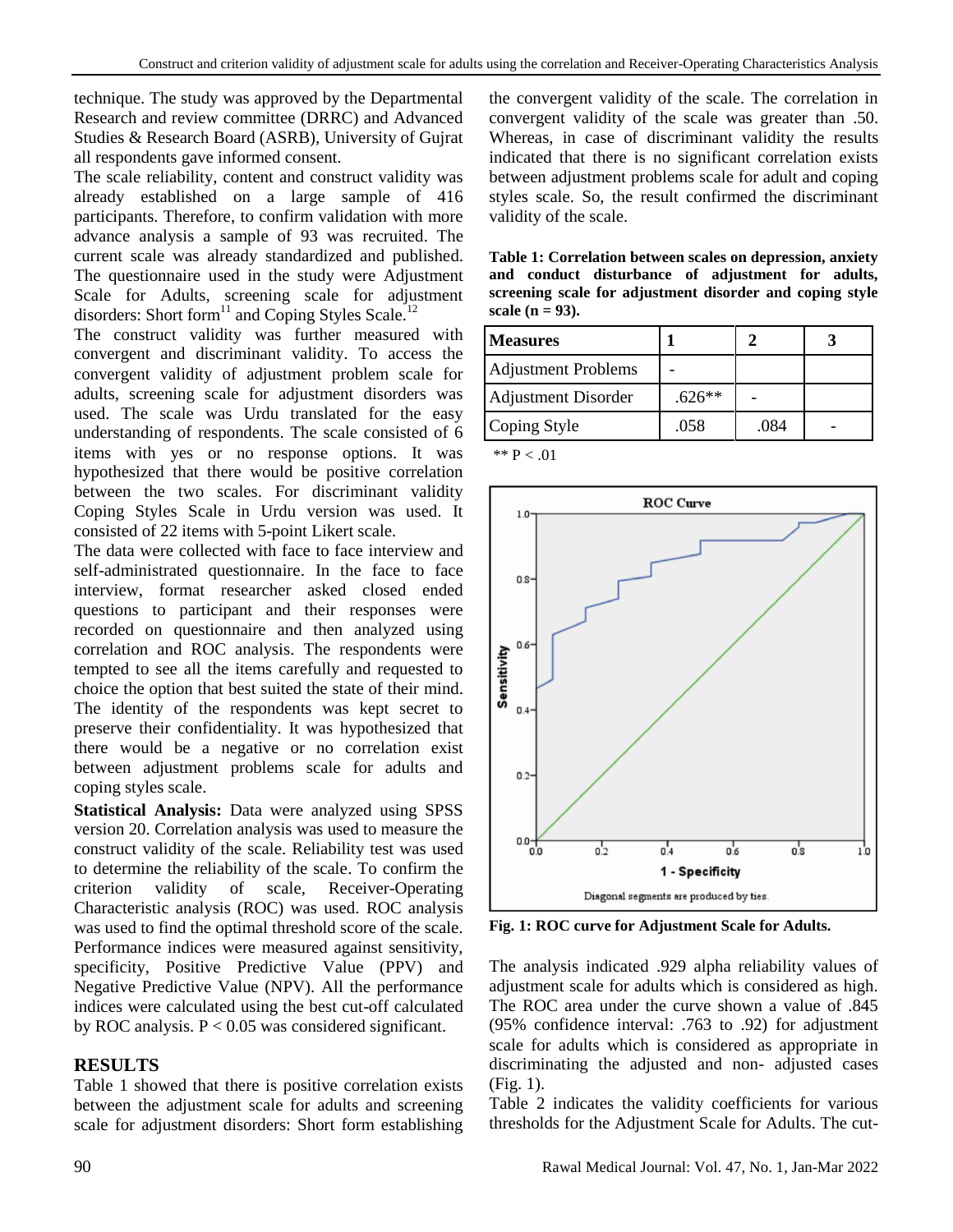| <b>Cut-off Points</b> | <b>Sensitivity</b> | <b>Specificity</b> | <b>Positive Predictive Value</b><br><b>Negative Predictive Value</b> |       |
|-----------------------|--------------------|--------------------|----------------------------------------------------------------------|-------|
| 66                    | 91.78              | 50.00              | 87.01                                                                | 62.50 |
| 67                    | 87.67              | 50.00              | 86.49                                                                | 52.63 |
| 68                    | 84.93              | 65.00              | 89.86                                                                | 54.17 |
| 69                    | 83.56              | 65.00              | 89.71                                                                | 52.00 |
| 70                    | 80.82              | 65.00              | 89.39                                                                | 48.15 |
| 71                    | 79.45              | 75.00              | 92.06                                                                | 50.00 |
| 72                    | 76.71              | 75.00              | 91.80                                                                | 46.88 |
| 73                    | 73.97              | 75.00              | 91.53                                                                | 44.12 |
| 74                    | 71.23              | 85.00              | 94.55                                                                | 44.74 |
| 75                    | 67.12              | 85.00              | 94.23                                                                | 41.46 |

|  | Table 2: Validity Coefficient for Adjustment Scale for Adults (all value expressed in percentage). |  |  |  |
|--|----------------------------------------------------------------------------------------------------|--|--|--|
|  |                                                                                                    |  |  |  |

off point of 71 attained the high sensitivity and specificity. It can be concluded that the best discriminating performance of the Adjustment Problems Scale for Adults acquired at the 71 cut-off point. It indicated that at the cut-off of 71, the Adjustment Problems Scale for Adults correctly identifies 79.45% of adults with adjustment problems with the specificity of 75%.

#### **DISCUSSION**

The study confirmed that the scale is reliable (0.929) to use as Mendi and Mendiestablished that the reliability value of  $0.7$  and above considered as appropriate.<sup>13</sup> The current scale can easily be used for measuring the adjustment problems of adults in all kind of settings and for clinical and non-clinical population. The scale was easily comprehended and completed by the population.

There is positive correlation exists between the adjustment scale for adults and screening scale for adjustment disorders: Short form. For suitable or recommended convergent validity the correlation value must be in the range of not less than 0.50 to above  $0.70$ .<sup>14</sup> Whereas, in case of discriminant validity if there is little or no relation exist in the two constructs than the validity is said to be established.<sup>15</sup> The discriminant validity of the scale shows no significant correlation between the adjustment problems scale for adult and coping styles scale. The discriminant validity is established.

The ROC analysis demonstrated that the area under the curve is 0.845. It was established that if the value of area under curve is in between 0.7 to 0.9 than the scale is at moderate level of accuracy and can be used in future.<sup>16</sup>

The ROC analysis confirmed that this scale is appropriate in discriminating the adjusted and nonadjusted cases. Further, the ROC curve of a good test is above the diagonal of the graph or towards the northwestern corner of the graph.<sup>17</sup> In the case of adjustment scale for adults the curve is above the diagonal confirming the test as best.

To explore the usefulness of any test it is important to note the ability of the test in detecting an individual with the problem or exclusion of the individual without the problem. It can be discovered best with sensitivity, specificity, positive predictive value and negative predictive value.<sup>18</sup> The study demonstrated that the optimal cut-off point of scale is 71at the sensitivity of 79.45% and the specificity of 75%.At sensitivity of 79.45% the Positive Predicted Value (PPV) was 92.06 % and Negative Predicted Value (NPV) of 50%.

## **CONCLUSION**

The adjustment scale for adults is a valid scale for use with the cut-off point of 71.

| <b>Author Contributions:</b>                                               |
|----------------------------------------------------------------------------|
| Conception and design: Iram Naz, Razia Anjum.                              |
| Collection and assembly of data: Zagia Bano, Razia Anjum.                  |
| Analysis and interpretation of data: Iram Naz, Zaqia Bano, Razia Anjum.    |
| Drafting of the article: Iram Naz, Zaqia Bano.                             |
| Critical revision of article for important intellectual content: Iram Naz, |
| Zaqia Bano.                                                                |
| Statistical expertise: Iram Naz, Zaqia Bano, Razia Anjum.                  |
| Final approval and guarantor of the article: Iram Naz, Razia Anjum.        |
| Corresponding author email: IramNaz:iram.naz@uog.edu.pk                    |
| <b>Conflict of Interest:</b> None declared.                                |
| Rec. Date: Feb24, 2020 Revision Rec. Date: Aug 28, 2021 Accept Date:       |
| October 14, 2021.                                                          |